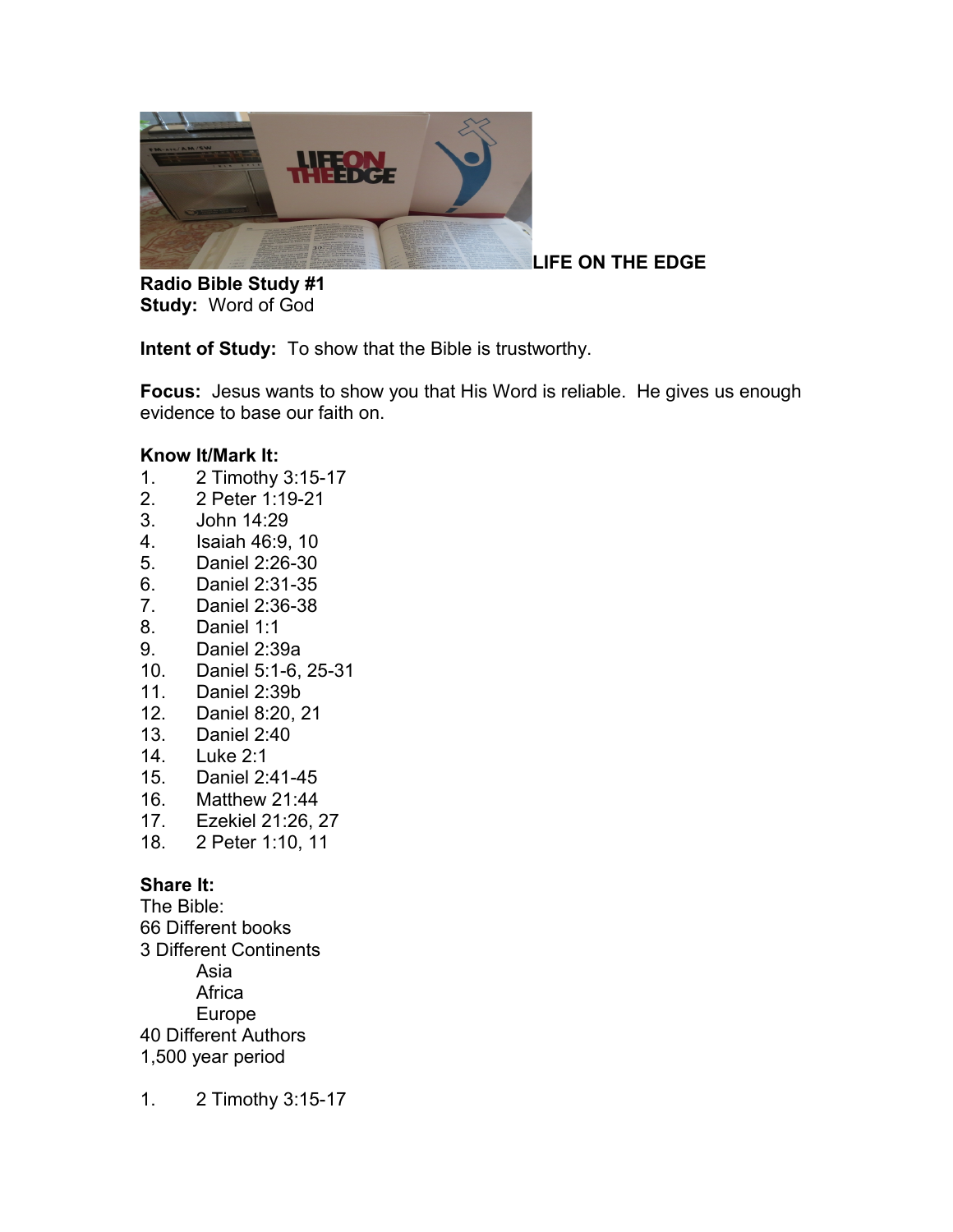- ← All scripture is given by inspiration of God, and is profitable for doctrine, for reproof, for correction, for instruction in righteousness:
- ← Scripture, the Bible, according to this text, is profitable or beneficial for 1) doctrine or teaching, 2) reproof or showing us what we did that was not right, 3) correction or bringing us into the right way, 4) and instruction in righteousness.
- ← The Bible is God's Basic Instructions Before leaving Earth!
- **Transition:** And the Bible contains God's plan for our future.
- 2. 2 Peter 1:19-21
- $\leftarrow$  Prophecy is even more correct than an eyewitness. Prophecy is not subject to any private interpretation. We must let God's Word interpret itself. When the Bible interprets itself we can know that what we have found is true and reliable.
- ← **Transition:** Jesus tells us the reason for prophecy in John 14:29...
- 3. John 14:29
- $\leftarrow$  Jesus tells us things before they take place so that when they do take place we will believe.
- ← **Transition:** How far in advance can God tell the future? What claim does He make?
- 4. Isaiah 46:9, 10
- $\leftarrow$  God tells us the end from the beginning. God can tell us in the beginning what will happen in the end! Can you do that? Not a chance!
- ← **Transition:** Now we are going to take a look at a foundational prophecy in the book of Daniel. This prophecy spans all of history to the present time.
- 5. Daniel 2:26-30
- ← Reasons for Nebuchadnezzar's dream:
- $\leftarrow$  1.to show what would happen in the latter days/end of time
- $\leftarrow$  2.to show what would happen between Neb.'s day and the end of time
- 6. Daniel 2:31-35
- ← Daniel gives Neb. his dream
- ← Head Gold
- ← Chest and Arms Silver
- ← Belly and Thighs Bronze
- $\leftarrow$  Legs Iron
- ← Feet/Toes Iron/Clay
- $\leftarrow$  Stone Cut out without hands
- $\leftarrow$  Stone becomes a great mountain and fills the whole earth
- 7. Daniel 2:36-38
- $\leftarrow$  Neb. is told that he is this head of gold.
- 8. Daniel 1:1
- $\leftarrow$  Nebuchadnezzar was the King of Babylon. As Babylon's king, he represented his kingdom. Thus the head of Gold was Babylon.
- Nebuchadnezzar's Babylon ruled between 605 bc 539 bc. See below.
- 9. Daniel 2:39a
- $\leftarrow$  Another kingdom will arise after Babylon.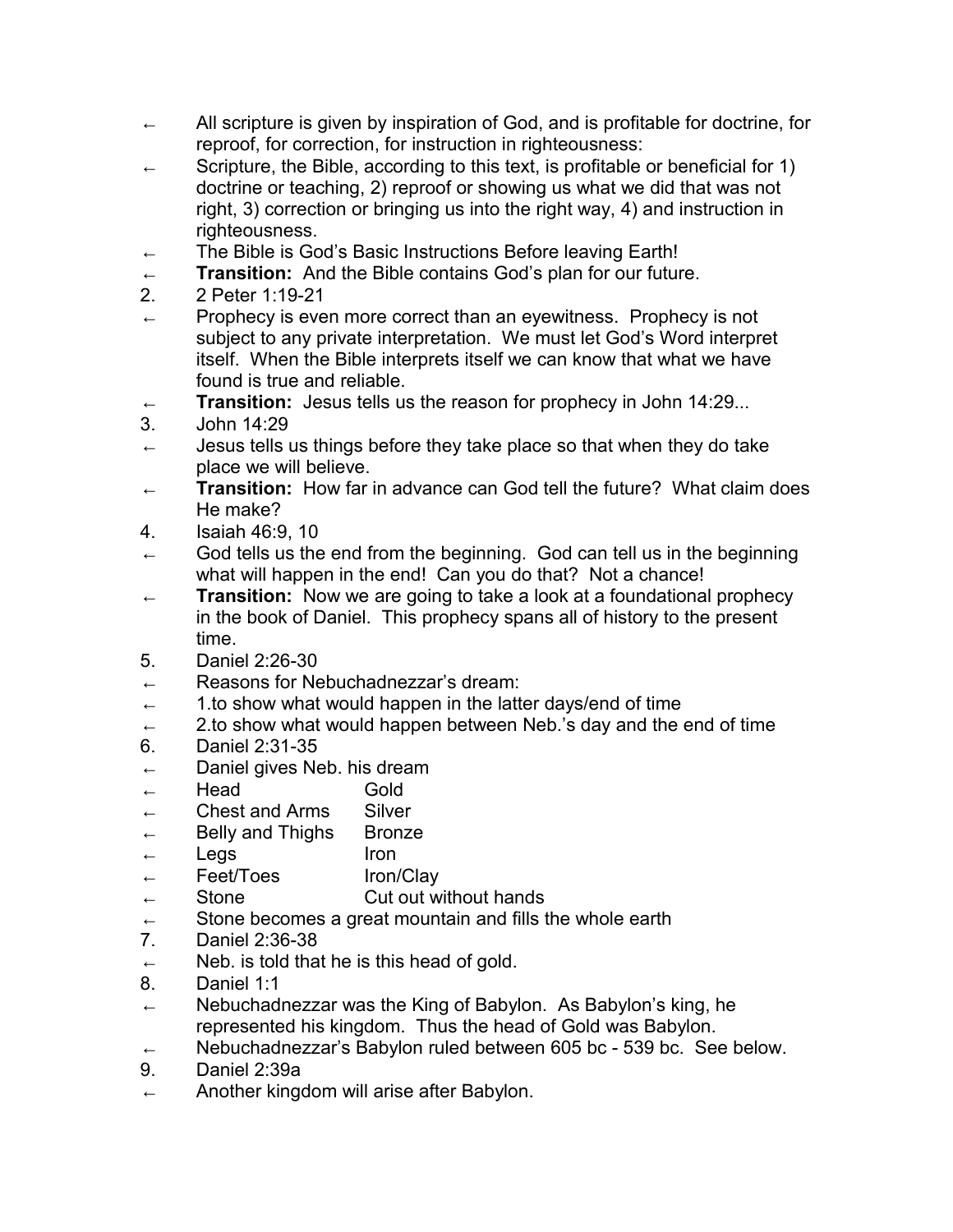- 10. Daniel 5:1-6, 25-31
- $\leftarrow$  Babylon was conquered by Medo-Persia.
- ← Medo-Persia ruled between 539 bc 331 bc. See below.
- 11. Daniel 2:39b
- $\leftarrow$  A third kingdom will arise after Medo-Persia
- 12. Daniel 8:20, 21
- $\leftarrow$  This third kingdom was Greece, the kingdom that came after Medo-Persia.
- ← Greece ruled between 331 bc -168 bc. See below.
- 13. Daniel 2:40
- $\leftarrow$  A fourth kingdom will arise.
- ← This fourth kingdom ruled between 168 bc 476 ad. See below.
- $\leftarrow$  Jesus was born (and crucified) during the time of this fourth kingdom.
- ← **Transition:** Who was ruling when Jesus was born?
- 14. Luke 2:1-5
- ← Caesar was a Roman ruler!
- $\leftarrow$  He taxed the whole world!
- $\leftarrow$  Rome is represented by this fourth kingdom!
- 15. Daniel 2:41-45
- $\leftarrow$  Rome is divided into 10 divisions as represented by the toes.
- ← Divided Rome spans to our day! See below.
- $\leftarrow$  Truly God can tell the end from the beginning.
- ← The event that culminates this period of time (the reign of divided Rome) is God establishing His Kingdom.
- $\leftarrow$  God will establish His Kingdom next and it will last for eternity!
- ← **Transition:** The stone turns the metal man into dust that is blown away by the wind. We can either be crushed under the rock that represents Christ's Kingdom, or we can be broken and depend on Him.

## **APPEAL:**

- 16. Matthew 21:43-44
- $\leftarrow$  If we stay with Jesus we will be broken, but not crushed!
- ← **Transition:** God will set up His Kingdom because He is the only One Who has the right to it!
- 17. Ezekiel 21:26, 27
- ← Overturned--Bablyon to Medo-Persia
- ← Overturned--Medo-Persia to Greece
- ← Overturned--Greece to Rome
- $\leftarrow$  And then it will be given to Christ.
- $\leftarrow$  Right now there is not a one world ruler, and there will not be until Christ comes!
- ← **Transition:** Is it your desire to be part of Christ's Kingdom?
- $\leftarrow$  Is it your desire to continue studying the Bible, the only book that is 100% accurate?
- $\leftarrow$  God was right from Babylon to Medo-Persia
- ← From Medo-Persia to Greece
- ← From Greece to Rome
- ← From Rome to Divided Rome